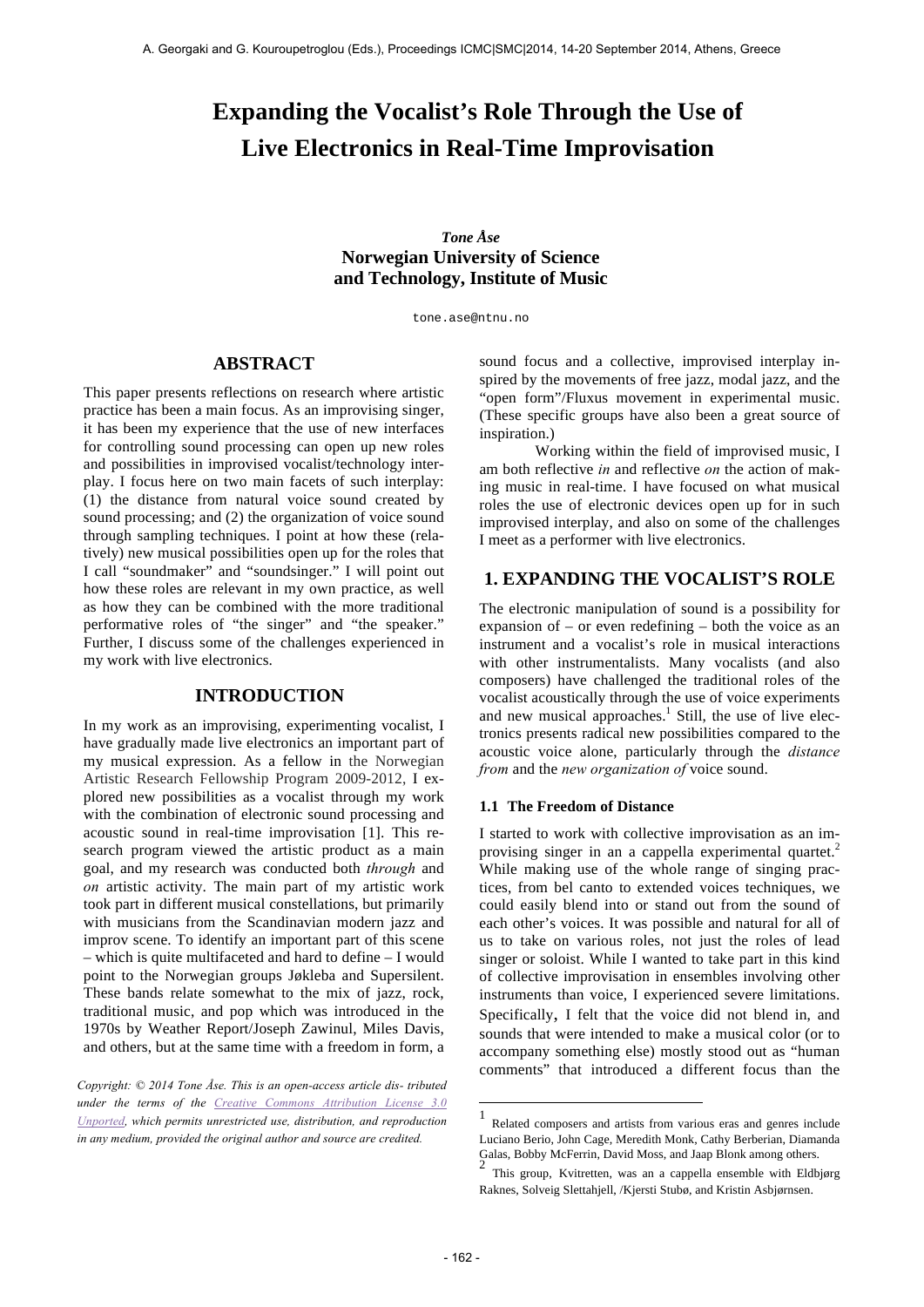result I desired. Why? In addition to the conventional expectations connected to the historical role of the singer in an instrumental ensemble (which will not be discussed here), I believe there are also historical and neurological explanations: the sound of the voice seems to have a preferential position over all other sounds for human beings.<sup>3</sup>

In this period, I had already started to experiment with electronics. Through the use of guitar effects and looping technology, I discovered that the transformation of voice sound and the use of sampling could create a kind of freedom in the interplay with drums and synthesizers. As an artistic researcher, I explored further possibilities for using live electronics in my practice, and I reflected on the reasons for the freedom I experienced.

What was actually at play here? An important area in my research is the experience of "distance." The electronic processing and transformation of sound can create an experienced distance from the natural voice sound. In my experience, this distance is central to opening up new possibilities for my interactions with other instruments.

Through the use of electronic processing, three main types of "distance" are experienced as musical parameters in my work. These include distance in space, time, and in structural and timbral characteristics. Reverb and delay effects offer the possibility to work with space and time. I can "place a sound" in a range of spaces – from close up to far away – through the use of artificial reverb. This effect can also lead to an experience of time: something that is far away is also often experienced as "the past" or at least something that is not necessarily happening in a given moment. This effect also gives a possibility for making music where the voice does not take first focus, because it is not experienced as "close" in space and/or time. (By contrast, a very "dry" voice sound has a nearness in space and time that often demands a primary listening focus, at least the first time it is introduced.)

The use of processing and effects that change voice sound in a more structural way creates a distance in structural and timbral characteristics. For instance, if I want to, I can make the voice almost impossible to recognize as the source of the sound. Pitch-shifting, granular synthesis, filtering, distortion, etc., are effects that make it possible to sound "not human." Through such tools, I can take part in the improvised interplay more as "sound" than "voice." In addition, the possibility of balancing smoothly from a natural voice to different levels of transformed voice sound opens up performative possibilities for playing with different grades of nearness/naturalness (human, not human, almost human, strange human, etc.) as a musical parameter in itself.

Andreas Bergsland has developed a framework for understanding and describing the experience of voices in acousmatic and electroacoustic music and related genres [2]. Bergsland suggests a model of the maximum and minimum voice, where the maximum voice can be described as the neutral, intelligible speaking voice, and the minimum voice as heavily manipulated and abstracted.

 $\overline{a}$ 

The imagined space between these two extremes is thought of as a continuum that extends from a central zone, defined by the maximum voice, to a peripheral zone, defined by the minimum voice [2, p. 3]. Although developed for analyzing acousmatic music, this model seems relevant for understanding and articulating what I think of as a "play with nearness/distance" or "playing with zones" through the use of live electronics [1, see §3.2.3].

Bergsland breaks his continuum down to seven key "premises," which are described as partly interrelated dimensions in the experience and evaluation of voice sound. These premises can all be traced in my use of voice and electronics in music, and I see them as being helpful for understanding how such music is actually working.

 The notion of a "clarity of meaning" is one important example of Bergland's continuum premises. The use of live electronics can have a great impact on the use of and perception of words and sounds that are "word-like." For instance, I often use text, words, and "language-like" sounds on many levels in the whole range between words as meaning and words as sound. This play with levels of meaning can also be explored acoustically, but the range is much wider when I can work with distance and nearness through electronic processing. A word or sentence can be highlighted through filtering, compressing, and a dry reverb, or it can be almost unrecognizable through heavy processing. In both cases, there is an impression of someone – or something – "speaking." Here, one could also discuss the conception of "meaning" in a wider sense. In her 2008 book, *Playing with Words*, Cathy Lane invites composers, performers, and academics to reflect on their work with "spoken word" as artistic material [3]. Many of her contributors think of spoken word as a link to the "real world" and as a contrasting element in otherwise abstract music. Thus, to these artists, the voice – and especially spoken words – represents "reality." Lane herself points to the compositional possibilities in words, particularly as they offer semantic meaning, on one hand, and abstract sonic qualities, on the other hand – as well as all sorts of graduations in between [3, p. 8]. In my opinion, this span in words –from clear meaning to abstract sound – resembles Bergslands model, and a conception of "clarity of meaning" will in both cases be a relevant premise for analysis.

But what about other voice sounds? Laughter, yawning, crying, emotional outbursts, imitations of dogs barking, etc. – all these vocalized sounds can also represent reality, and each gives meaningful information, not verbally, but nevertheless very precise suggestions about a state of mind or something happening. (And, of course, the way the words/sounds are spoken in a text provides equally valuable notions for interpretation.) Is this information considered to have "clarity of meaning"? Bergsland points to the importance of context in understanding this premise. For me, this discussion makes clear that when I use live electronics, the distance I find so liberating actually provides a distance from meaning in this broader sense. Not only is there a potential blurring of verbal, semantic meaning and all the different levels and grades of "language," but there is also a blurring of the

<sup>&</sup>lt;sup>3</sup> Neurological research suggests that the human brain seems to have areas and mechanisms that are especially devoted to processing vocal sounds. Andreas Bergsland discusses this literature in [2].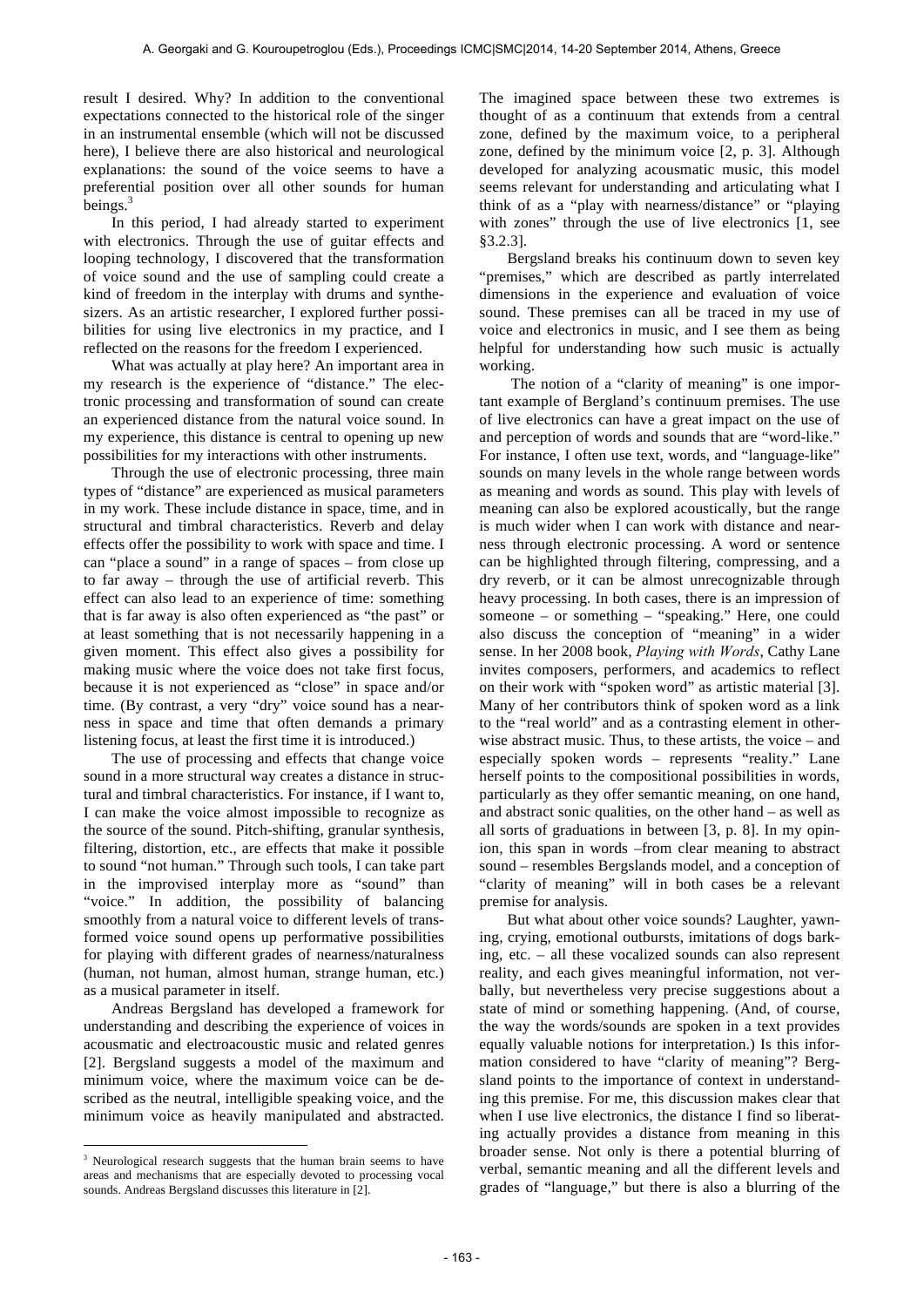emotional, "real-life-referring" meaning that is often naturally embedded in, or associated with, the human voice. I emphasize that the experienced freedom, for me, lies in the possibility to move freely across the whole area of Bergsland's continuum, not just in "maximum distance." To be able to blur traces of reality and emotions through electronic processing is a musical tool, not an ideal as such.

Some musicians describe electronic voice sounds as being somehow "out of this world." I can recognize this idea as a description of my own experience with a lot of processed voice sounds, which can often move towards, or be within, Bergsland's "peripheral zone." I could actually say that from my experience, the use of reverb and effects makes it possible to go out of time, space, and reality, and that the mix of acoustic and processed sounds makes it possible (at least in terms of perception) to move back and forth within these parameters. For me, as an improvising musician, this playing with nearness/zones is not based on conscious reflections in real time, but is – at least when it is working – an intuitive action based on my musical experience that has developed through working with my voice and electronic devices.

### **1.2 Sound Organizing**

As opposed to the strictly acoustic voice alone, sampling and playing back sound-samples in different ways creates new opportunities for the vocalist [1, see §3.5]. These opportunities are many and they include the use of continuous sounds of unlimited length through looping, the creation of multiple layers, the recording and playing back of material in real-time during performance, and the pre-sampling and mechanical triggering of sound. It is further possible to have a library of recorded voice sound ready to use and to process in the performance, and thus you actually do not need to open your mouth to let the sound of your voice be heard. Such a scenario also suggests another musical parameter of time at play: a recording played back is always from the "past," but it can be experienced either as history or as a sound produced in the moment, depending on how that sound is created and performed in the musical context. The difference between performing voice in real-time and performing a prerecorded voice is also a play with "reality." Combined with the use of the different types of "distances," both as a musical parameter itself, and as a means to blend with other instruments, this approach is especially interesting in improvisation. Of course, one could discuss whether I am still a vocalist when I am playing back sampled sound. To me, working with my own voice as the only source of sound, and always relating to the possible mix of sounds, roles and functions, the live electronics is experienced as an extension of my voice whether I play back pre-sampled voice-sound or not.

#### **1.3 Vocalist Roles in the Improvised Interplay**

Observing my practice, I have tried to roughly categorize my interplay functions into four roles [1, see §4.2]:

- "The Singer": The traditional vocalist role, singing a lead melody with or without words.
- "The Speaker": Reciting or speaking text, including poems, lyrics, improvised text, and other material. This is also a traditional role for the vocalist.
- "The Soundmaker": Using different types of sound to add colors, accompany, comment on, or interfere/interact with the musical scenery – using both traditional elements as pitch and rhythm along with abstract sounds. This is a more instrumental approach to making music than the first two roles, and the main focus is on the sound and its function in interplay.
- "The Soundsinger": This role can include the use of melody as a comment or accompaniment rather than being a foreground focus. Lyrics are used as sound more than a bearer of meaning or language. This is a mix between a vocal and an instrumental approach.

In my experience, the last two of these roles are new resources for vocalists in instrumental improvised interplay, having been made available through the use of live electronics. As mentioned earlier, artists and composers have explored new roles for the acoustic voice in music in various ways. From that perspective, one could argue that the last two roles are not "new" as such, as similar roles could be pointed out in existing acoustic vocal/instrumental music. I will not discuss this further here, but simply state that in describing these new roles in my artistic research, I am clearly operating within experiential categories and not a theoretical framework as such. However, based on my observations, what I find interesting to discuss is how and why live electronics *change the situation* for the real-time improvising vocalist. One could start by asking why it seems so hard to take on these new roles *without* the electronic manipulation of voice sound.

Why do I need this "distance" from the acoustic voice sound to be able to take a more instrumental role in the interplay? When discussing the voice in popular music, Simon Frith points to how the listener is experiencing and interpreting the voice as a body, because to Frith the listener himself has/is a body:

Because with singing, *we feel we know what to do*. We have bodies too, throats and stomachs and lungs. And even if we can't get the breathing right, the pitch, the note durations … we still feel that we understand what the singer is doing in physical principle (this is another reason why the voice seems so directly expressive an instrument: it doesn't take thought to know how that vocal noise was made) [7, p. 192].

This perspective is also supported by Bergsland, who observes:

The ability to engage in imitation of other people's vocal production appears to be a part of our preprogrammed disposition in how we relate to voices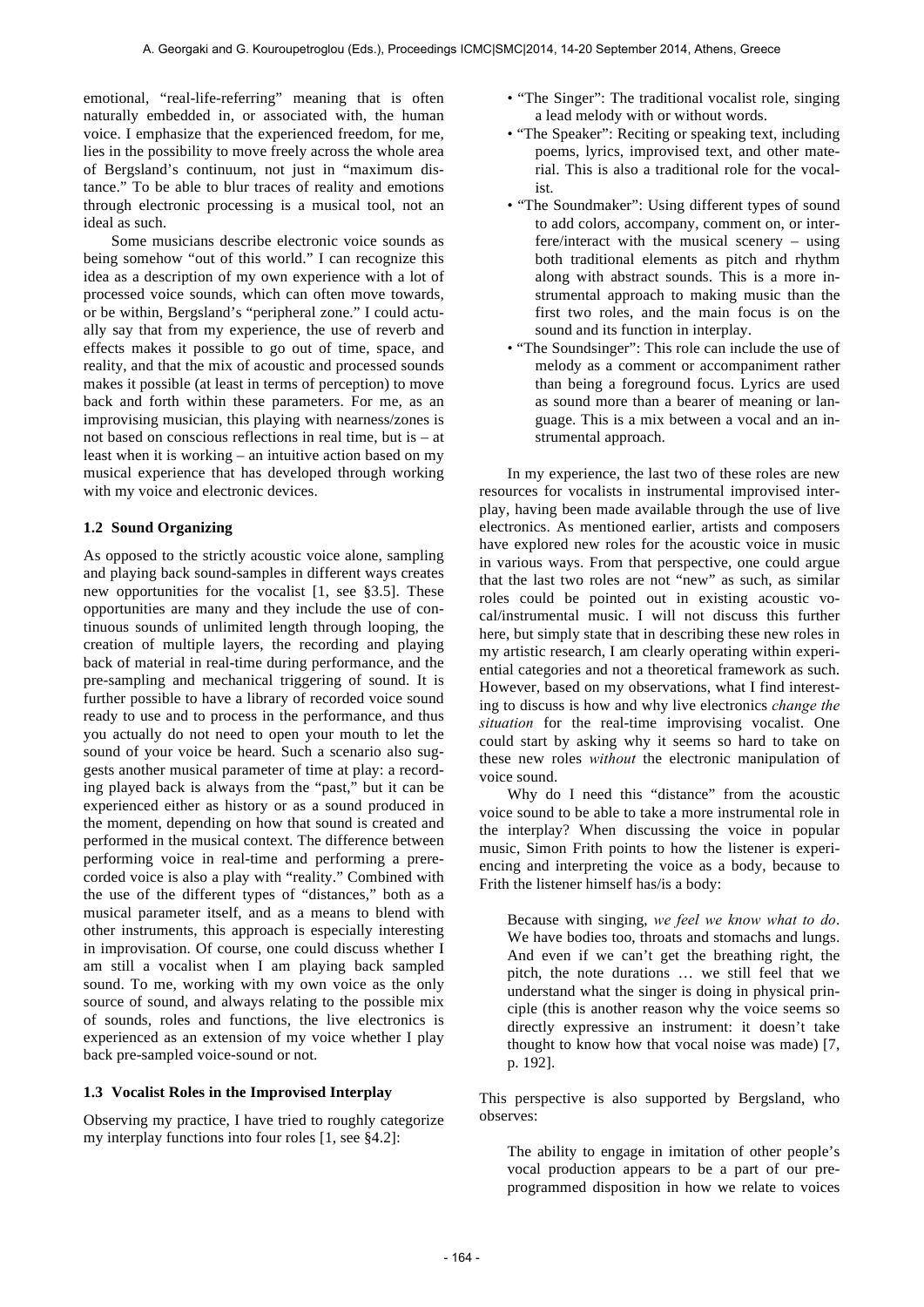of others from very early on, and it is also crucial for spoken language acquisition. Recent research has indicated that, even without explicit imitation, the imitative process is so much a part of our perceptual system that it is going on continuously as a form of simultaneous mental simulation that is triggered by stimuli from all sense modalities [2, p. 76].

In other words, we tend to subconsciously "imitate" the voice sound that we hear. We know – or our body knows – how to produce something similar.

This imitative ability could explain further the experienced *focus or preference* of the voice sound in vocal/instrumental music. Our body reacts instantly to the recognisable vocal sound. In this perspective, extended vocal techniques (sounds produced in an unfamiliar way for the listener) will have a more instrumental function than conventional techniques. Electronic processing even makes it possible to totally "disguise" how the sound is produced, and thus make it hard/impossible/unnatural to imitate. Therefore, while it is possible for the vocalist (through processing and re-organising the voice sound) to operate in an instrumental way, the sound is less – or not at all – interpreted as connected to the body.

As I see it, Bergsland's "minimal" voice function (meaning a heavily processed, and thereby "instrumental," voice) is not the only important issue here, although it seems to open up a new space in the interplay. For me, what makes live electronics a unique possibility as a singer is, as stated earlier, the *play within* the *whole range of* the continuums of "distance/nearness," "natural/unnatural," "maximal/minimal," etc. These continuums are not only related to the interplay with instruments, but are musical/expressional parameters in themselves. As a parallel, it is not only the new vocal roles as such that interest me, but the possibility of both switching between and combining the "singer," "speaker," "soundmaker," and "soundsinger" within the same music.

I have observed how I employ these vocal roles in my various musical projects. There are differences in balancing the roles related to the musicians I perform with. For example, in my duo constellations,<sup>4</sup> my accompanying role is often more obvious than when I play with trio or quintet.<sup>5</sup> This difference seems natural – with only two musicians playing, there is usually more space in the interplay, and it is therefore often easier both to define and to experience what I do as accompaniment (rather than a musical comment or color) both by my fellow musicians and myself. So, my roles are not just defined by what I do, but how fellow musicians interpret and react to this in the interplay. There are various parameters that have an impact on the vocalist role: the musical framework and aesthetics; the degree of listening and interacting in the improvisation; and, not least, to what

 $\overline{a}$ 

degree the other instrumentalists open up for other roles in their playing. (For instance, in a more "conventional" part of a performance, the drummer might stick to a solid groove and the synth player to a bass line and even harmonies. By contrast, in a more open musical approach, the roles are less defined.)

# **2. CHALLENGES**

My reason for using electronic devices is both my fascination for the artistic material, new sounds and new musical parameters, and (as pointed out) the experience of freedom and new roles in improvised interplay. There are of course challenges connected to this choice of instrument and music. The improvised interplay is challenging on many levels, and that choice of bringing in live electronics can be experienced as adding complexity to the situation. The use of technology is demanding in several ways, both regarding the connection between performer and instrument (skills and control), and the fact that technology sets premises for performing. Further, the orientation towards sound and sound texture as a musical element – in a combination with more conventional musical parameters – is a challenging operation involving different musical paradigms. Below I will refer briefly to some of the discussions that are experienced as relevant in my work with live electronics.

## **2.1 Choice of Instrument**

The process of developing the technical and musical ability to work intuitively with electronic sound processing is like learning a new instrument, but very different from the process of becoming a singer. The setup – the devices I choose to use and how the controllers are mapped – is crucial. Working with improvisation, I also need to be able to carry out musical ideas on the spot. Musical activity and technical control therefore ideally have to be in my hands and my ears, more than in my thinking and planning. Still, I choose to work with conventional commercial technology, not specially designed, gesture-controlled instruments. To me, this approach is a natural choice due to my relationship to, and experience with, this setup as part of the instrumental interplay. An example of another possible combination of voice and live electronics can be seen in Alex Nowitz's impressive work with voice and gestural controllers [4]. During my artistic research, I considered trying out a similar way of working. Ultimately, I decided that this path would probably not lead me to where I wanted to go. For me, a system like Nowitz's would, as I saw it, become very limiting in terms of what parameters I actually could manage to control in real-time. The changing of effects and reverb parameters – and also the oversight, balancing, processing, and combining different loops and sampled sounds – seemed to me to be very hard to control without both different sets of dedicated one-to-one controllers and also the visual feedback from displays and faders. Even if Nowitz's gestural controllers seemed to offer a very flexible, organic instrument (at least when used by Nowitz), this kind of technology would change the way I could operate as a musician, and it would make

<sup>4</sup> With Thomas Strønen, drums and electronics, and Michael Duch, double bass. See www.toneaase.no/musical-projects/.

<sup>5</sup> My trio projects include work with BOL (with Ståle Storløkken and Tor Haugerud) and Undercover (with Krister Jonsson and Per Oddvar Johansen). See www.toneaase.no/musical-projects/. The quintet work include projects with BOL (centrally with Snah and Stian Westerhus, see www.bol.no), and with Marilyn Mazur (different projects).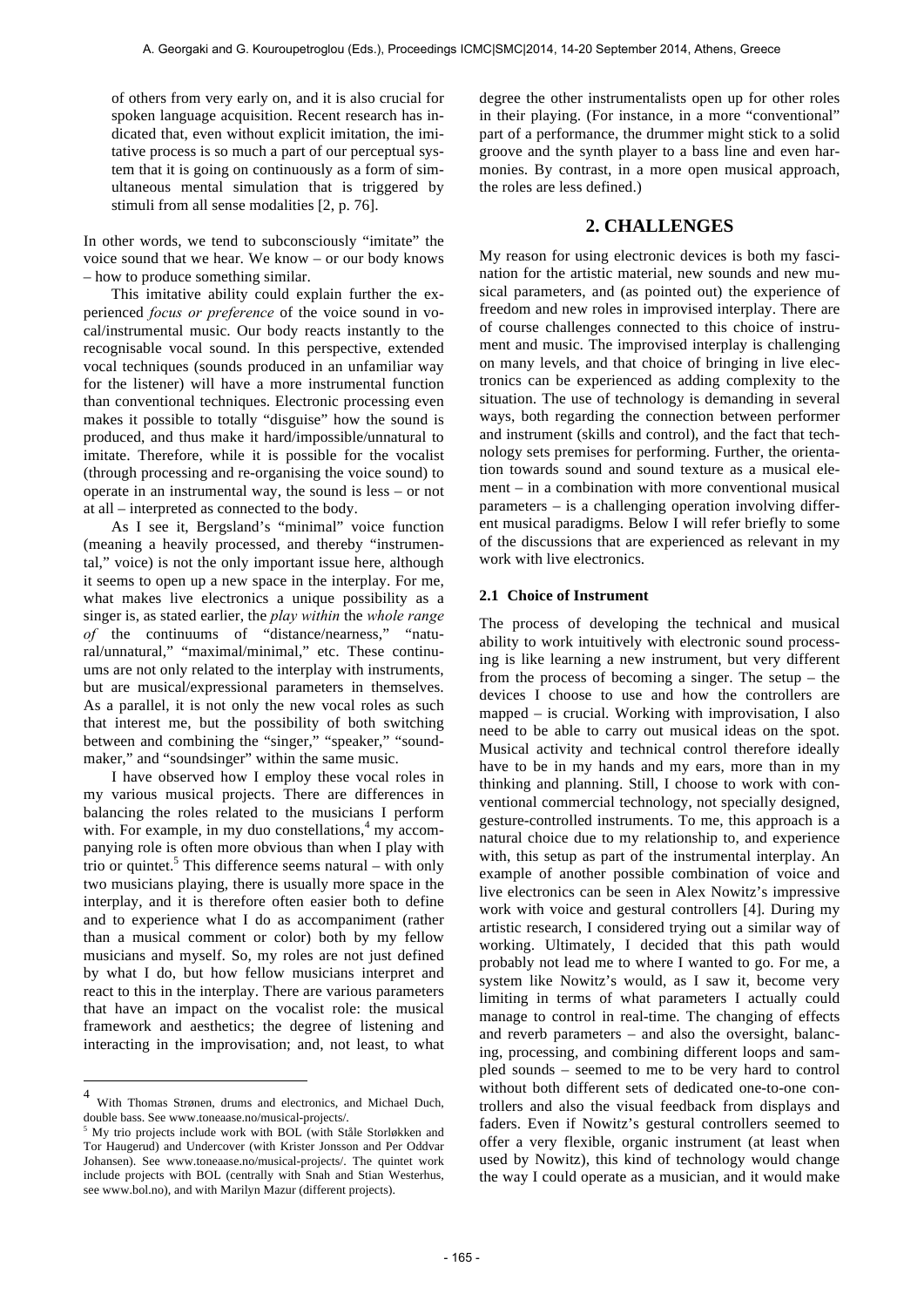me less flexible in my musical context. Obviously, in many of my instrumental operations, there are not close and natural connections between bodily gestures and musical sound. Although this can be a challenge (both to me and to my audience), I choose control before complexity so that I might be able to function within my choice of musical settings.

#### **2.2 Technical Skills, Intuitive Action, and Latency**

In the artistic research project "T-EMP Communication and Interplay in an Electronically Based Ensemble" [5], Øyvind Brandtsegg, et al., discuss various reasons for (and types of) latency while working with live electronics and improvisation. Brandtsegg points out that a trained musician playing a conventional instrument will, through years of exercise, overcome a mental latency, as his body and instrument will be "almost as one." Such a musician does not have to think about how to play- the instrumental action is a physical and instinctive reaction to stimuli (what he hears).

As Brandtsegg notes (in the T-EMP project and other sources), since the development of technology and instruments never stop, the personal instrument/setup often changes. Body and instrument are therefore- at least for periods- not "almost as one", and thus the process of diminishing mental latency is much more difficult. In my participation in the T-EMP project, and also in my other work, I partly observe an intuitive, relatively immediate, musical action in my work with live electronics. (It has to be noted that compared to the other musicians in the T-EMP project, I do *not* change my instrument or setup often – in part because I want to be able to work intuitively as much as possible.) In some contexts though, I still observe a mental delay when I play. Sometimes this delay is caused by a need for "technical thinking before/while doing." At other times, the delay is simply a matter of musical hesitation – it is not clear to me what to bring into the improvised interplay, what my response should be to the music played: I/my body does not instantly " know" what to play. This situation is not unusual in improvised music, and it is also a necessary position to undertake as improvising musician – you need to be open for what is to come. Therefore, one could argue that this kind of latency is not special for musicians using Digital Music Instruments (DMI), and that it has to do with the improvising situation. Still, from my experience, I would like to point out at least two relevant reasons for a "musical delay" when playing DMI in an improvising ensemble: (1) the lack of established conventions and roles for the DMI in improvised music; and (2) the amount of possible choices of sound. Even if the blurring and changing of musical roles is present for all musicians in much modern improvisation, the short history of DMI in my genre of improvised music – especially as a vocalist in an instrumental interplay – leaves me with few direct examples to lean on and to learn from. At the same time, the amount of possible sound alternatives in an improvised situation probably can make the process of choosing more time-demanding. Both of these possible reasons for latency are also what led me – and probably many DMI musicians – to this choice of instrument. The lack of conventions and the extreme amount of available sounds creates a huge openness and a possibility to create new music. That said, the defining of roles and the process of creating new sounds while we are playing will sometimes will slow down the reaction time.

#### **2.3 Musical vs. Technical**

A conventional solo vocal performance with loop station can often be interpreted like this: "first layer, second layer, third layer … and then the song starts." The different devices we use naturally form our musical thinking. This observation is true with conventional instruments as well as the DMI (and this relationship is probably necessary in order for us to have an idea about what we are going to play). The musical thought is also often a technical thought (I refer here to the discussion above). We think in terms of what the instrument can do. This perspective can lead to musical conventions, habits, and limitations. As Brandtsegg notes, a music technologist will often build or change their instrument to fulfill a musical or technical vision or need. In my experience as a performer working with more conventional devices [1, see chap. 2], one important challenge is to explore and question my own thinking and habits regarding my instrument. For example, looping is a technique that can be challenged by working "against" the repetitive and periodical feeling, while still striving to keep the sensation of flow (this goal can be a rewarding musical investigation). Further, the combination of various conventional devices in a setup can widen both the possibility for each device and the total outcome. For instance, a sampled sound can be varied by different kinds of processing (space, time, and structure), and in this way it can be "repeated" with controlled (not random or pre-programmed) variations/changes, and therefore avoid producing the same sound. Similarly, by using loops with various lengths from different machines in the setup, I am able to avoid a strict periodic loop experience.

## **2.4 Combined Aesthetics**

*What I also like about jazz is that it can be influenced by other music than just pure "tribal music." A very relevant issue is the difficult "mediation" between the interval-based and the sound-based music. They are virtually being mediated and tested against each other, and I think that's exciting, because, as a composer, I have decided to neither give up the interval, nor throw overboard my experiences with sound experimentation during the last 50 to 60 years.* Lasse Thoresen, 2011.<sup>6</sup>

Working with live electronics gives access to musical parameters that do not necessarily go seamlessly together with other parts of my musical identity. On the one side, I explore the energy of noise, the beauty of sound transformation, the small variables in filtering, and the ex-

1

<sup>6</sup> Lasse Thoresen, interview, *Jazznytt*, 2011, no. 2, pp. 45, author's translation.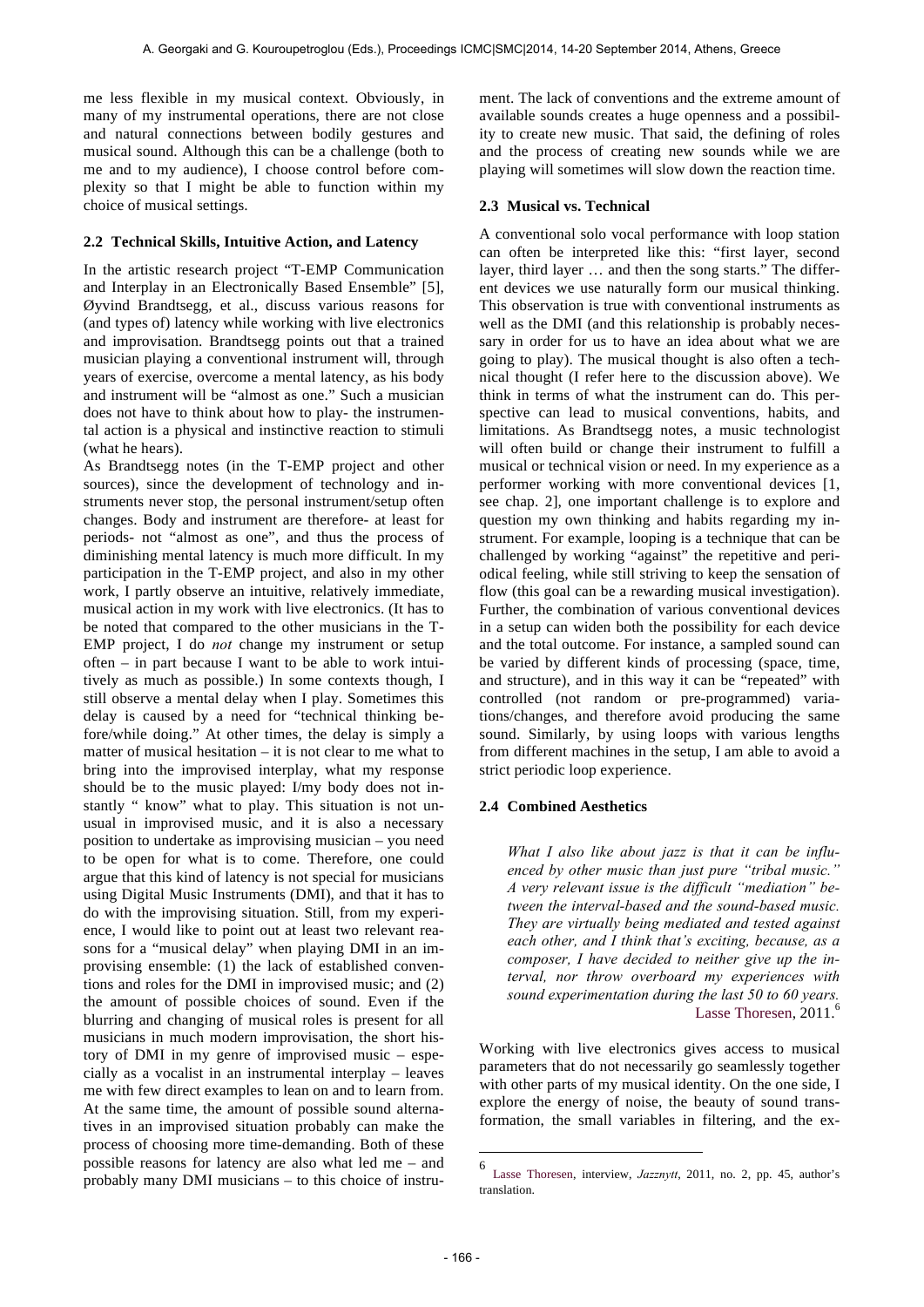citement of working with random functions in a MaxMsp- patch. On the other side, I include conventional parameters like melodic lines, groove, lyrics, and harmonies.

In trying to combine these musical parameters, I recognize what Lasse Thoresen describes as kind of mediation in jazz between different paradigms for musical performance and experience, including the sound-based and the interval-based. I also experience my work with modern improvisation as being a somewhat parallel mediation between what George E. Lewis describes as being "Afrological" and "Eurological" paradigms in improvised music [6]. Lewis is referring to the differing aesthetic paradigms represented by the improvisational traditions of Charlie Parker and John Cage. Lewis observes that

Perhaps the most trenchant conception of what improvisation can be is to be found in this testament by Charlie Parker: "Music is your own experience, your thoughts, your wisdom. If you don't live it, it won't come out of your horn." The clear implication is that what you do live, does come out of your horn.

### He continues by arguing that

Another important and very different model of "improvised music" is practiced among the European "free" improvisers... The term was adopted, I believe, not to distinguish it from jazz in the sense of critique, but to better reflect the European improvisers' sense of having created a native model of improvisation, however influenced by Afrological forms... One important aspect of the Afrological improvisation is the notion of importance of personal narrative, of "telling your own story."... Eurological improvisers have tended to look askance at the admission of personal narrative into improvisative activity. I believe that, for post-war Eurological improvisers, the ideas of Cage have, again, had the greatest impact in this regard: "What I would like to find is an improvisation that is not descriptive of the performer, but is descriptive of what happens, and which is characterised by an absence of intention" [6, pp. 282-283].

When sound and sound structure – or "distance" and "space" – are important parameters in music, it is obvious that a strong musical structure like a melody or a rhythm can dramatically change the premises for our musical perception. (Or, to use the words of fellow musician Ståle Storløkken, "The melody always wins!") I recognize these paradigms at play in my various roles in the interplay: the "singer" and "speaker" is often telling a (personal) story, the "singer" usually within the intervalbased paradigm. The "soundmaker" can easily (but not necessarily) operate within the sound-based (and perhaps even the "non-intentional") paradigm, while the "soundsinger" often mediates between these paradigms. The balance between being in a state (of musical flow) and making a musical statement is one of the great musical possibilities I find as a vocalist working with live

electronics. But it also presents a great challenge. A sense for how various musical elements affect each other is necessary in this mediation. Balanced combinations, cross-fading and overlapping techniques, and "preparefor-new-elements" strategies – all these are key ideas in rehearsal and practice. By exploring and further developing the ability to take on various musical roles in the interplay, I will hopefully increase my musical sensibility and develop a fruitful mediation between paradigms.

# **3. CONCLUSIONS**

As an artistic researcher, my focus has been to investigate and further develop my use of live electronics in the improvised interplay of my genre and traditions. The "newness" of my research has to be seen in light of my musical field, where the norm involves working within the "mediation" between conventional and the experimental paradigms. It is also important to recognize how this project is closely connected to the process of real-time improvisation. Through this work, I have wanted to investigate and articulate how the use of live electronics could expand the vocalist's role. My reflections were first and foremost initiated and fed by important observations and experiences in the artistic practice, rather than a theoretical framework and plan. As a result, among other things, I came closer to understanding and forming both the material I was working with, the musical roles I was undertaking, and the musical paradigms that were at play. I further developed my techniques, my skills, and my instrumental setup, and I reflected on how music technology can create both new possibilities as well as severe challenges that need to be considered, discussed, and criticized.

## **4. REFERENCES**

- [1] T. Åse, *The Voice and the Machine and the Voice in the Machine: "Now You See Me, Now You Don't," Artistic Research in Voice, Live Electronics and Improvised Interplay*. Norwegian University of Science and Technology, 2012. (www.toneaase.no/researchproject)
- [2] A. Bergsland, *Experiencing Voices in Electroacoustic Music*. Ph.D. diss., Norwegian University of Science and Technology, 2010.
- [3] C. Lane, ed., *Playing With Words: The Spoken Word in Artistic Practice*. CRiSAP/RGAP, London/Manchester, 2008.
- [4] A. Nowitz, "Voice and live electronics using remotes as gestural controllers," *eContact*website, http://cec.sonus.ca/econtact/10\_4/nowitz\_voicelive .html , (accessed 20 March 2014)
- [5] Ø. Brandtsegg, et al., "T-EMP: Communication and interplay in an electronically based ensemble," *T-EMP* website,